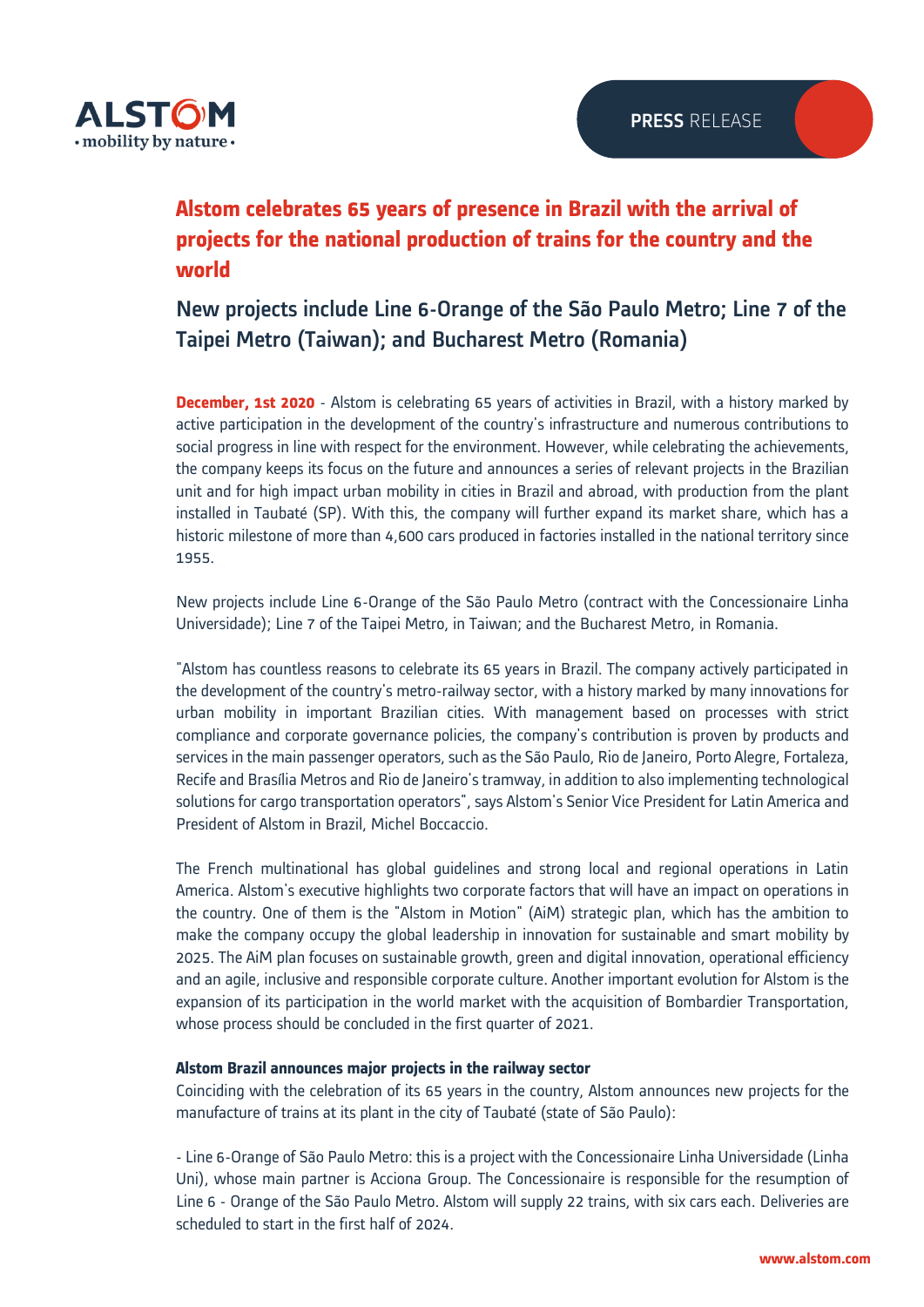

- Extension of Phase 2 of Line 7 of the Taipei Metro, in Taiwan: project for the supply of 16 Metropolis trains (four cars) with Urbalis 400 Communication Based Train Control (CBTC) signaling system, Supervisory Control and Data Acquisition (SCADA) system and security doors on platforms. The first phase of the contract was signed in 2018. Altogether, Alstom Brazil will be responsible for the supply, testing and commissioning of 35 trains that will be manufactured at the Taubaté (SP) plant, starting in 2021.

- Metrorex / Bucharest Metro (Romania): Alstom's first rolling stock contract in the country to supply 13 trains (78 cars in total) to service the new M5 line, recently opened. In a second phase, the project can be extended with more 17 trains.

## **Alstom's history in Brazil**

Alstom has actively participated in the development of Brazil's infrastructure, contributing to social progress, always respecting the environment. Its history began in November 1955, when Rio de Janeiro hosted the assembly of the constitution of Mecânica Pesada SA. During this period, the Schneider group, owned by French businessman Charles Schneider, became the main shareholder of the company, resulting in the development of Alstom in Brazil. In the transport sector, to which Alstom has been dedicated exclusively since 2015, it has had a strong presence since the beginning of its operation in the country.

In its trajectory, Alstom started to lead the Brazilian market for equipment for railway transportation and became the protagonist of great moments in the railway sector: the country's first passenger train factory and the largest export agreement in the Brazilian railway sector, a contract signed in July 2002 for the supply of cars for the metros of Santiago, Chile, and New York, in the United States. In 2014, Alstom Brazil participated in the largest project in history for suburban trains in South Africa.

During all these years, Alstom stood out for its pioneering and innovation, having been the first manufacturer of railway signaling in Brazil and the first to bring the 100% catenary-free solution in South America. Alstom's contribution to the rail transport sector is proven by products and services in the main passenger operators in the country, such as the São Paulo (SP), Rio de Janeiro (RJ), Porto Alegre (RS), Fortaleza (CE), Recife (PE) and Brasília (DF) metros and the Rio de Janeiro tramway, a landmark for the city and for the country.